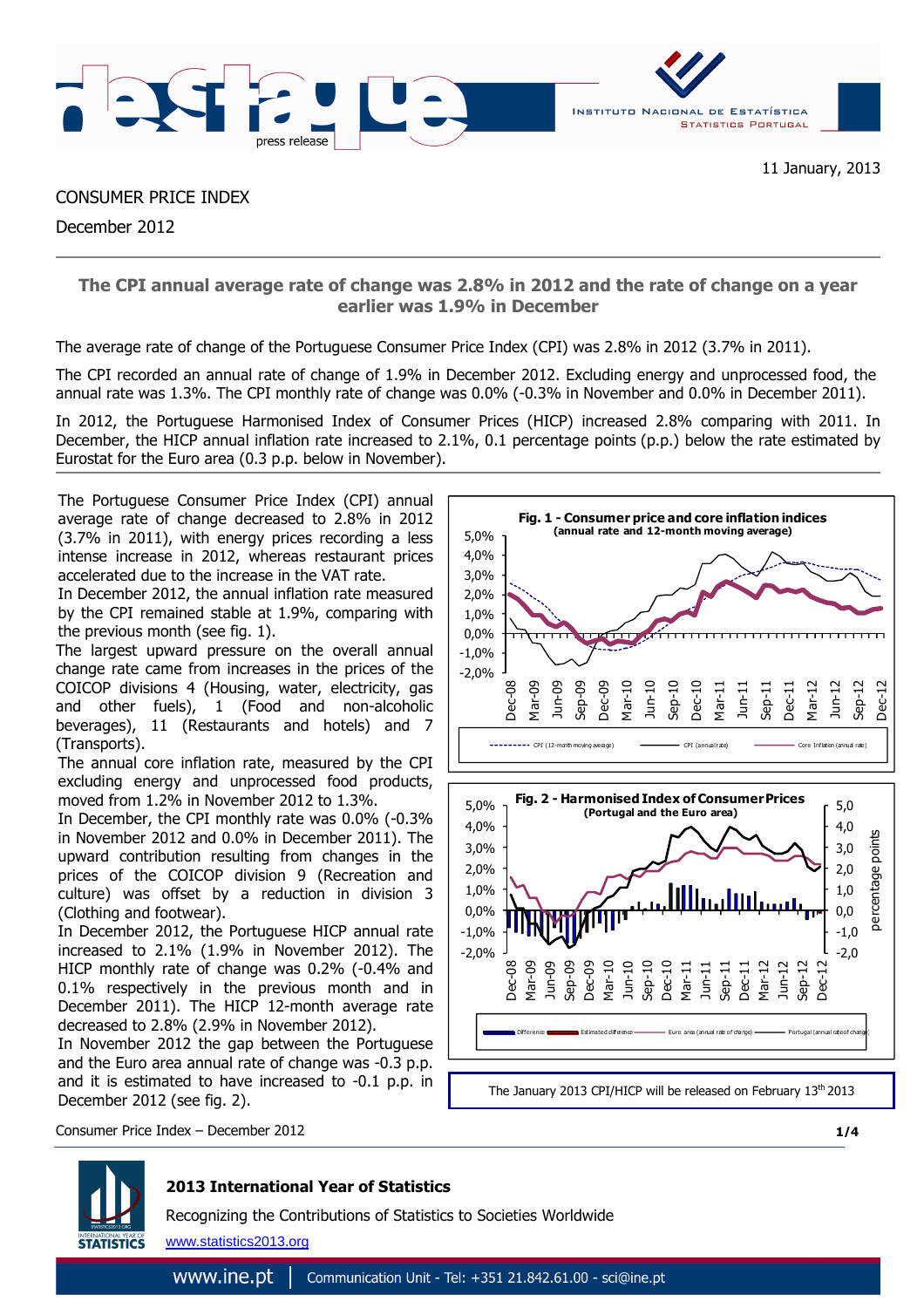



### **Consumer Price Index**

The Consumer Price Index (CPI) is an indicator showing how the prices of a certain basket of goods and services bought by a "typical" consumer change over time. The CPI has been designed to capture price changes and not to measure price levels. Both the consumption pattern and the goods and services included in the CPI basket were derived from the year 2005/2006 Household Budget Survey and are updated annually with the most recent information on prices and quantities, if available. The CPI is compiled through the aggregation of seven regional price indexes and the goods and services included in the index are grouped according to the COICOP<sup>1</sup> classification.

#### **Table 1: CPI/COICOP Index Divisions**

| 01 | Food and non-alcoholic beverages                            | 07  | Transports                       |
|----|-------------------------------------------------------------|-----|----------------------------------|
| 02 | Alcoholic beverages and tobacco                             | 08  | Communications                   |
| 03 | Clothing and footwear                                       | 09  | Recreation and culture           |
| 04 | Housing, water, electricity, gas and other fuels            | 10  | <b>Education</b>                 |
| 05 | Furnishings, household equipment and routine maintenance of | -11 | Restaurants and hotels           |
|    | the house                                                   |     |                                  |
| 06 | Health                                                      | 12  | Miscellaneous goods and services |

#### **Monthly rate**

The monthly rate is the change in the index of a certain month compared with the index of the previous month expressed as a percentage. Although up-to-date, this measure can be affected by seasonal and other effects.

#### **Annual rate**

The annual rate is the change in the index of a certain month compared with the index of the same month in the previous year expressed as a percentage. In the presence of a stable seasonal pattern, seasonal effects do not influence this measure.

#### **12-month average rate**

The 12-month average rate is the change in the average index of one year compared with the average index of the previous year expressed as a percentage. This moving average is less sensitive to transient changes in prices.

### **Core inflation index (all items CPI excluding unprocessed food and energy products)**

The core inflation index is compiled by excluding the prices of unprocessed food and energy products from the allitems CPI. The primary objective of this index is to capture the underlying inflation pressures in the economy.

#### **Harmonised Index of Consumer Prices**

The Harmonised Index of Consumer Prices (HICP) is compiled in each member state of the European Union for the purposes of inflation comparisons across EU countries, as required by the Treaty on European Union<sup>2</sup>. This index plays an important role as a guideline for the achievement of the European System of Central Banks primary objective: price stability. In 1998, the European Central Bank adopted the HICP as "the most appropriate price measure" for its definition of price stability in the Euro area<sup>3</sup>.

More information is available at http://epp.eurostat.ec.europa.eu/portal/page/portal/hicp/introduction.

#### **Rounding rules**

Starting from January 2011, the published values for the Portuguese CPI have more decimal places. The indices are rounded to three decimal places, and the rates of change are rounded to two decimal places. In practice, this change only affects the visible values, since all other calculations are performed using more precision and the values are rounded as a final step before publication. In this press release the descriptive analysis is based on rounded values to one decimal.

Consumer Price Index – December 2012 **2/4**

<sup>1&</sup>lt;br><sup>1</sup> COICOP – Classification of Individual Consumption by Purpose

 $2$  Article 109j and protocol on the convergence criteria referred to in that article.

<sup>&</sup>lt;sup>3</sup> "A stability oriented monetary policy strategy for the ESCB". ECB press notice released on 13 October 1998.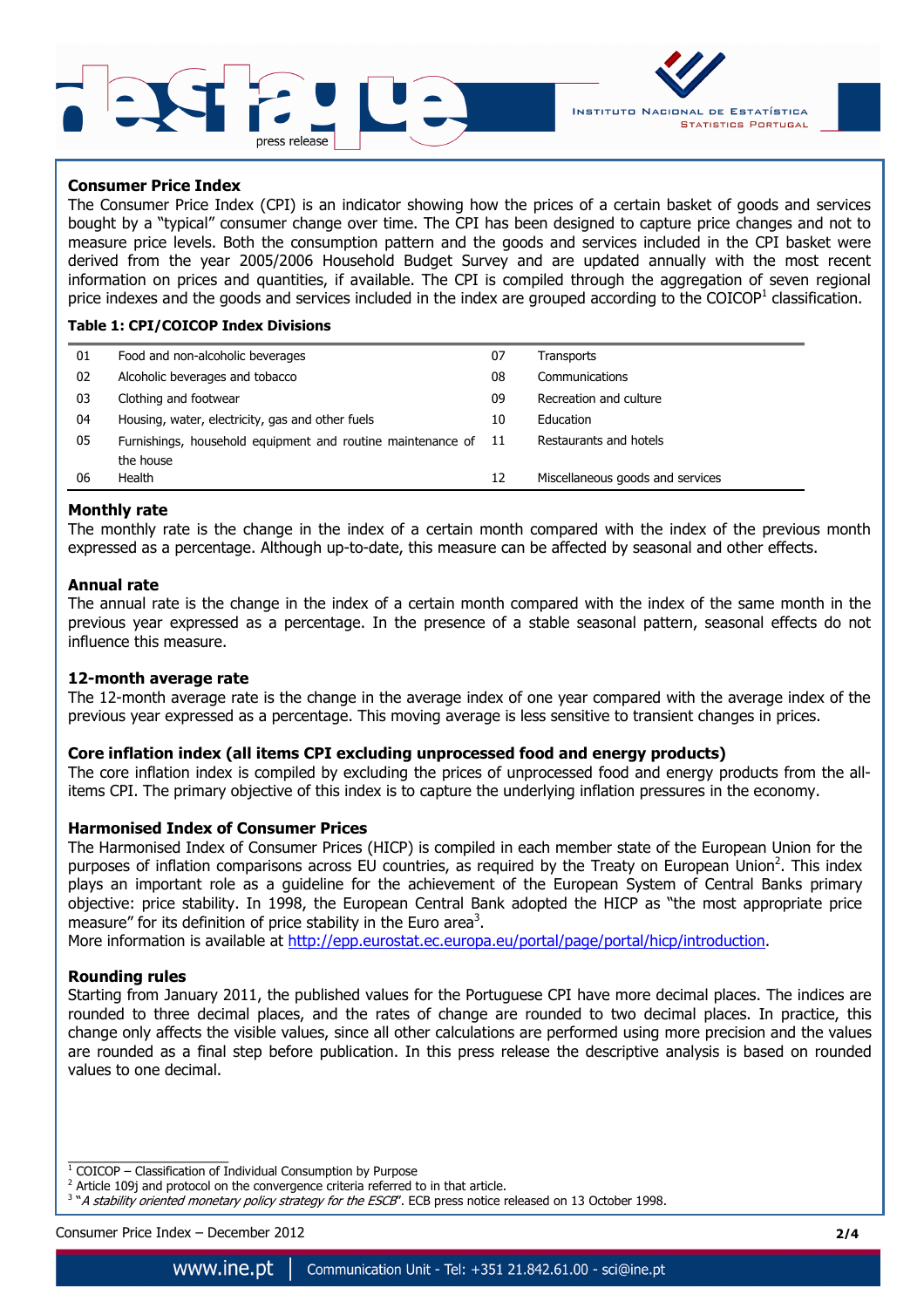

| <b>Annexes:</b> | Index divisions <sup>(1)</sup> |                |                                                                    |       |         |                 |                     |         |         |      |      |      | All-<br><b>items</b><br><b>CPI</b> |  |  |
|-----------------|--------------------------------|----------------|--------------------------------------------------------------------|-------|---------|-----------------|---------------------|---------|---------|------|------|------|------------------------------------|--|--|
|                 | 01                             | 02<br>03<br>04 |                                                                    |       | 05      | 06              | 07                  | 08      | 09      | 10   | $11$ | $12$ |                                    |  |  |
|                 |                                |                |                                                                    |       |         |                 | Annual average rate |         |         |      |      |      |                                    |  |  |
| 2010            | $-0.24$                        | 4.40           | $-1.66$                                                            | 4.43  | 1.60    | $-1.35$         | 4.55                | $-1.95$ | $-0.19$ | 2.77 | 1.23 | 0.53 | 1.40                               |  |  |
| 2011            | 2.10                           | 7.94           | $-3.93$                                                            | 6.66  | 1.17    | 4.46            | 8.90                | 2.99    | 0.96    | 2.05 | 1.41 | 1.79 | 3.65                               |  |  |
| 2012            | 3.20                           | 4.74           | $-5.24$                                                            | 8.72  | $-0.47$ | 0.35            | 3.27                | 0.46    | 0.91    | 1.50 | 4.47 | 1.11 | 2.77                               |  |  |
|                 |                                |                |                                                                    |       |         |                 | Annual rate         |         |         |      |      |      |                                    |  |  |
| 2010 December   | 2.85                           | 6.79           | $-1.81$                                                            | 5.39  | 1.50    | $-2.13$         | 6.58                | $-1.98$ | 0.51    | 2.01 | 1.86 | 0.66 | 2.52                               |  |  |
| 2011 January    | 2.26                           | 6.15           | $-6.09$                                                            | 6.31  | 0.55    | 3.18            | 9.86                | 2.60    | 2.21    | 2.13 | 2.14 | 1.14 | 3.60                               |  |  |
| February        | 2.38                           | 8.30           | $-8.45$                                                            | 6.12  | 0.78    | 3.33            | 9.58                | 3.13    | 1.77    | 2.11 | 1.94 | 1.35 | 3.56                               |  |  |
| March           | 2.70                           | 8.78           | $-1.46$                                                            | 5.70  | 0.88    | 3.30            | 9.89                | 4.70    | 1.67    | 2.10 | 2.06 | 2.01 | 4.02                               |  |  |
| April           | 2.38                           | 9.55           | $-1.50$                                                            | 5.55  | 1.06    | 3.81            | 10.34               | 4.34    | 1.55    | 2.16 | 1.64 | 1.95 | 4.04                               |  |  |
| May             | 2.49                           | 9.47           | $-2.02$                                                            | 5.36  | 1.32    | 3.52            | 9.51                | 3.97    | 1.76    | 2.15 | 1.30 | 2.14 | 3.84                               |  |  |
| June            | 1.64                           | 9.71           | $-2.55$                                                            | 5.31  | 1.39    | 2.61            | 8.72                | 3.29    | 1.31    | 2.18 | 1.32 | 2.01 | 3.41                               |  |  |
| July            | 1.71                           | 8.87           | $-6.93$                                                            | 4.78  | 1.66    | 4.64            | 8.03                | 2.52    | 0.86    | 2.17 | 1.05 | 2.14 | 3.15                               |  |  |
| August          | 1.37                           | 8.01           | $-11.96$                                                           | 4.80  | 1.37    | 4.49            | 8.56                | 2.51    | 0.50    | 2.23 | 1.03 | 2.09 | 2.91                               |  |  |
| September       | 1.82                           | 7.34           | $-1.71$                                                            | 4.71  | 1.43    | 5.81            | 9.21                | 2.39    | $-0.15$ | 2.13 | 1.25 | 2.02 | 3.55                               |  |  |
| October         | 2.18                           | 7.24           | $-1.51$                                                            | 10.70 | 1.39    | 5.94            | 8.98                | 2.12    | $-0.16$ | 1.82 | 0.95 | 1.79 | 4.20                               |  |  |
| November        | 2.06                           | 6.50           | $-1.52$                                                            | 10.55 | 1.23    | 5.49            | 8.19                | 2.14    | $-0.20$ | 1.74 | 1.03 | 1.39 | 3.93                               |  |  |
| December        | 2.20                           | 5.59           | $-3.80$                                                            | 9.90  | 0.97    | 7.46            | 6.06                | 2.23    | 0.50    | 1.74 | 1.20 | 1.52 | 3.61                               |  |  |
| 2012 January    | 3.32                           | 4.48           | $-3.59$                                                            | 9.57  | $-0.03$ | 5.85            | 4.50                | 0.34    | $-0.41$ | 1.63 | 3.36 | 1.70 | 3.51                               |  |  |
| February        | 3.44                           | 2.45           | $-2.73$                                                            | 9.61  | $-0.39$ | 4.19            | 5.14                | 0.12    | 0.45    | 1.60 | 4.01 | 1.75 | 3.60                               |  |  |
| March           | 2.92                           | 4.43           | $-5.97$                                                            | 9.77  | $-0.34$ | 3.47            | 4.70                | 0.31    | $-0.14$ | 1.58 | 3.79 | 1.29 | 3.15                               |  |  |
| April           | 2.83                           | 4.81           | $-5.89$                                                            | 9.90  | $-0.25$ | 2.41            | 3.69                | 0.25    | 0.44    | 1.56 | 4.27 | 1.44 | 3.01                               |  |  |
| May             | 2.64                           | 4.89           | $-5.47$                                                            | 10.04 | $-0.22$ | 0.67            | 2.72                | $-0.07$ | $-0.04$ | 1.55 | 4.65 | 1.41 | 2.70                               |  |  |
| June            | 3.34                           | 4.72           | $-5.31$                                                            | 10.04 | $-0.60$ | $-0.15$         | 2.31                | 0.73    | 0.50    | 1.52 | 4.62 | 1.27 | 2.71                               |  |  |
| July            | 4.04                           | 5.78           | $-5.00$                                                            | 10.35 | $-0.80$ | $-2.06$         | 2.10                | 0.47    | 0.89    | 1.52 | 4.98 | 0.85 | 2.77                               |  |  |
| August          | 3.27                           | 5.22           | $-4.30$                                                            | 10.47 | $-0.55$ | $-2.03$         | 3.84                | 0.50    | 1.33    | 1.42 | 5.08 | 1.04 | 3.08                               |  |  |
| September       | 2.93                           | 5.14           | $-7.35$                                                            | 10.85 | $-0.75$ | $-1.80$         | 3.78                | 0.67    | 2.17    | 1.48 | 4.87 | 0.94 | 2.88                               |  |  |
| October         | 3.18                           | 5.18           | $-5.79$                                                            | 4.88  | $-0.62$ | $-2.23$         | 3.27                | 0.69    | 1.87    | 1.33 | 4.76 | 0.60 | 2.13                               |  |  |
| November        | 3.29                           | 4.92           | $-5.59$                                                            | 4.81  | $-0.65$ | $-2.00$         | 1.64                | 0.69    | 2.05    | 1.43 | 4.72 | 0.67 | 1.89                               |  |  |
| December        | 3.21                           | 4.79           | $-4.84$                                                            | 5.02  | $-0.45$ | $-1.77$         | 1.67                | 0.78    | 1.81    | 1.42 | 4.53 | 0.36 | 1.92                               |  |  |
| <b>Symbols:</b> | f<br>estimated                 |                | Po provisional                                                     |       |         | x not available |                     |         |         |      |      |      |                                    |  |  |
| Note:           |                                |                | (1) The names of the divisions are given in the explanatory notes. |       |         |                 |                     |         |         |      |      |      |                                    |  |  |

## CPI rate of change (index division and all items CPI)

Consumer Price Index – December 2012 **3/4**

INE - Portugal

Source:

**INSTITUTO NACIONAL DE ESTATÍSTICA** 

**STATISTICS PORTUGAL**